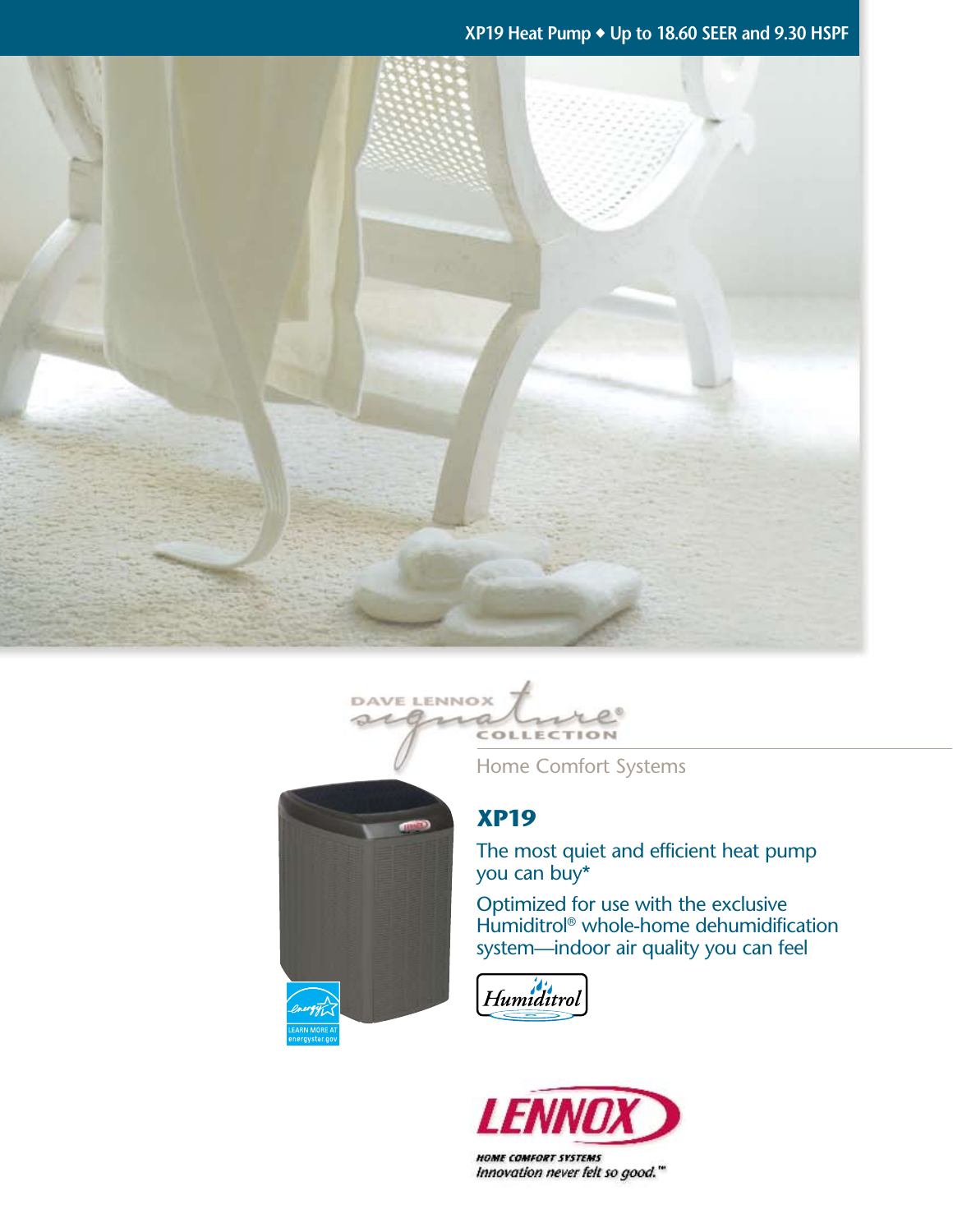# Dave Lennox *Signature*® Collection XP19 Heat Pump

Patented SilentComfort™ technology for quiet cooling and heating

Two-stage operation for optimal performance and efficiency

Outstanding efficiency can save you hundreds of dollars each year

Ozone-responsible R410A refrigerant meets the EPA's (Environmental Protection Agency) most stringent environmental guidelines

Optimized for use with the exclusive Humiditrol® wholehome dehumidification system††

Lennox™ System Operations Monitor reviews system performance for additional peace of mind and faster, easier service

SmartHinge™ louvered access panels for improved coil protection and fast, efficient servicing

ENERGY STAR® qualified

#### **efficiency rating**

Up to **18.60 SEER** (Seasonal Energy Efficiency Ratio) and **9.30 HSPF** (Heating Seasonal Performance Factor).

#### **Warranty\*\***

10-year limited warranty on the compressor and all remaining covered components.

Want high efficiency without the cost of high utility bills? The XP19 heat pump more than delivers. Now offering an even greater level of comfort and efficiency, the XP19 takes comfort technology to new heights, so your utility bills reach new lows.

## **The Most Quiet and Efficient Heat Pump You Can Buy.\***

Enhanced with innovative new features, the XP19 provides ultrahighefficiency cooling and heating with two stages of operation while allowing increased humidity control. It runs at low stage 80% of the time to reduce energy costs and sound levels. Two-stage operation and exclusive SilentComfort™ technology provide optimal performance for efficient, quiet heating and cooling.

# Efficient **Can save hundreds of dollars each year on utility bills**

With industry-leading efficiencies of up to 18.60 SEER and 9.30 HSPF, the XP19 is the most efficient heat pump on the market today.\*\*\* Nearly twice as efficient as a typical† heat pump, the XP19 can lower your utility bills.

#### **5-year cooling savings**



This chart compares the 5-year savings you can expect from an XP19 heat pump vs. units with lower efficiency ratings. The regions used to calculate household fuel and utility costs reflect a cross-section of cities in the U.S. using 2006 Department of Energy national average energy rates. In addition to geography, cooling costs are based on 3-ton capacity specifications, with 1,600 cooling hours per year. Your actual costs will vary depending on the weather, local fuel rates, systems settings and your personal lifestyle.

††Must be accompanied by either a variable speed air handler or furnace and the ComfortSense™ 7000 series Touchscreen Thermostat



Our dual-fuel system offers the perfect combination of

efficiency and comfort with two power sources—a gas furnace and an electric heat pump.

What makes this system so ideal is that it seamlessly alternates between the two sources, depending on the need. A heating and cooling system all in one, the heat pump provides the primary power (cooling in the summer; heating on mild winter days), cutting down on gas fuel consumption. On cold winter days, when the temperature drops to freezing, the gas furnace takes over to provide an extra boost of warmth.

- \*\*Applies to residential applications only. See actual warranty certificate for details.
- \*Air source heat pumps as rated for ARI's test standard: ANSI/ARI 210/240-94. † 10 SEER heat pump

 $\overline{2}$ 

<sup>\*</sup>A combination of sound ratings established per ARI's test standard: 270 and efficiency ratings established per ARI's test standard: ANSI/ARI 210/240-2005.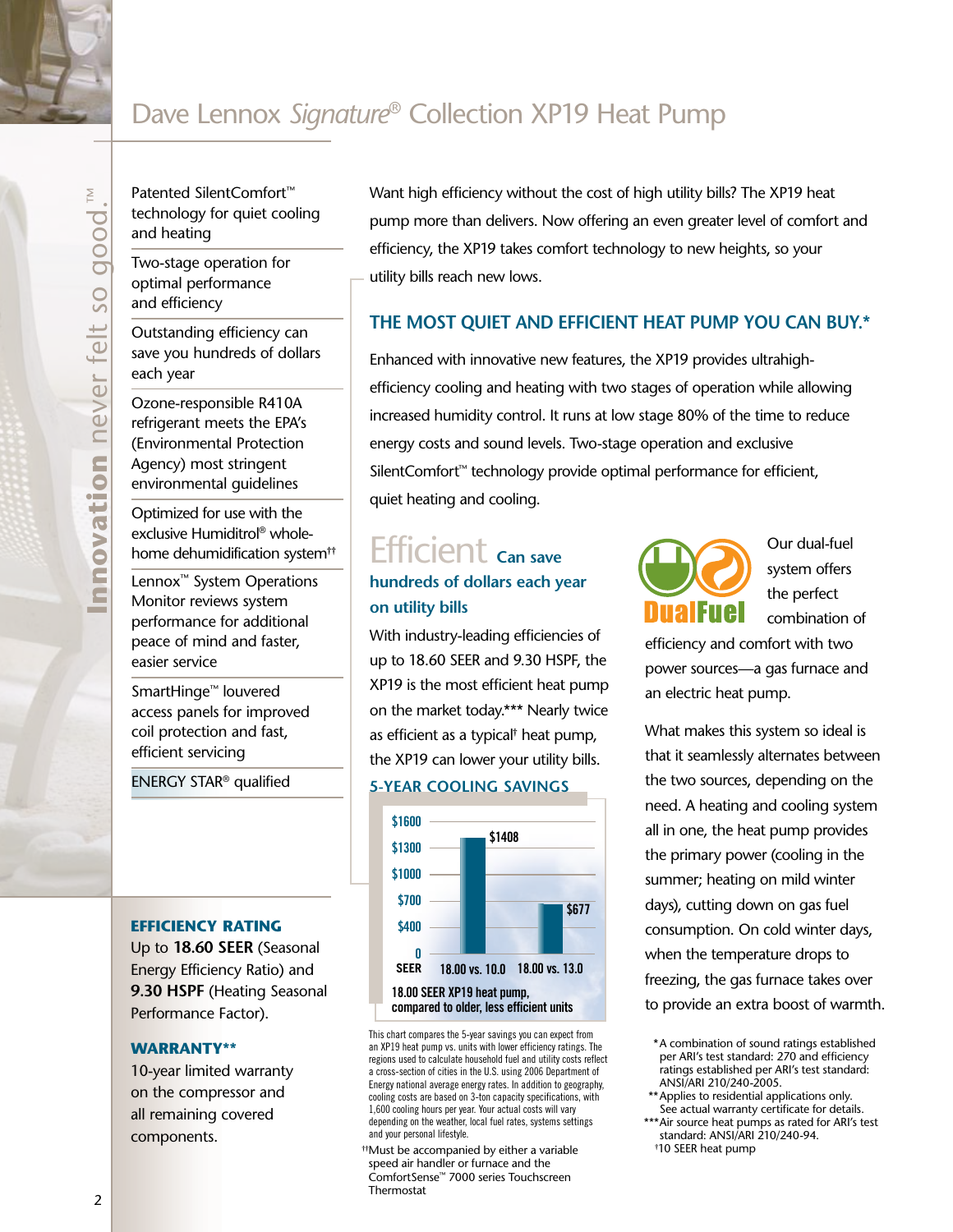# Quiet **So quiet, you won't believe your ears**

The XP19 is engineered with exclusive SilentComfort™ technology for quiet performance. A patentpending fan design, two-stage operation and an insulated compressor compartment also keep sound at a minimum.

# Responsible

# **Conserves energy, while preserving the environment**

The two-stage scroll compressor uses the R410A refrigerant, which meets the EPA's standards for ozone and environmental safety.





## **SUPERIOR moisture control**



When combined with a *ComfortSense*™ 7000 touchscreen thermostat†† and Humiditrol® whole-home dehumidification system, the XP19 heat pump can remove up to 75 gallons of moisture from the air per day without overcooling your home like competing systems.

# **Customizable**

# **Optimized for use with the new Humiditrol® whole-home dehumidification system**

The XP19 gives you the flexibility to choose a Humiditrol whole-home dehumidification system for improved comfort and indoor air quality. The Humiditrol system uses patented technology to provide a level of humidity control never before available.

The Humiditrol dehumidification system also saves you money. Dehumidified air feels cooler, so you can raise your thermostat setting, lower energy costs and still enjoy great comfort. According to the U.S. Department of Energy, you can save 5-7% on your monthly cooling bill for every two degrees you raise your

thermostat. The Humiditrol



dehumidification system also helps to reduce the opportunity for mold and mildew problems present in humid conditions. It customizes your cooling system, providing indoor air quality you can *feel*.

††*ComfortSense*™ is required for proper operation of the Humiditrol® system on split system air conditioners and heat pumps. *ComfortSense* will not control the packaged rooftop unit version of the Humiditrol system.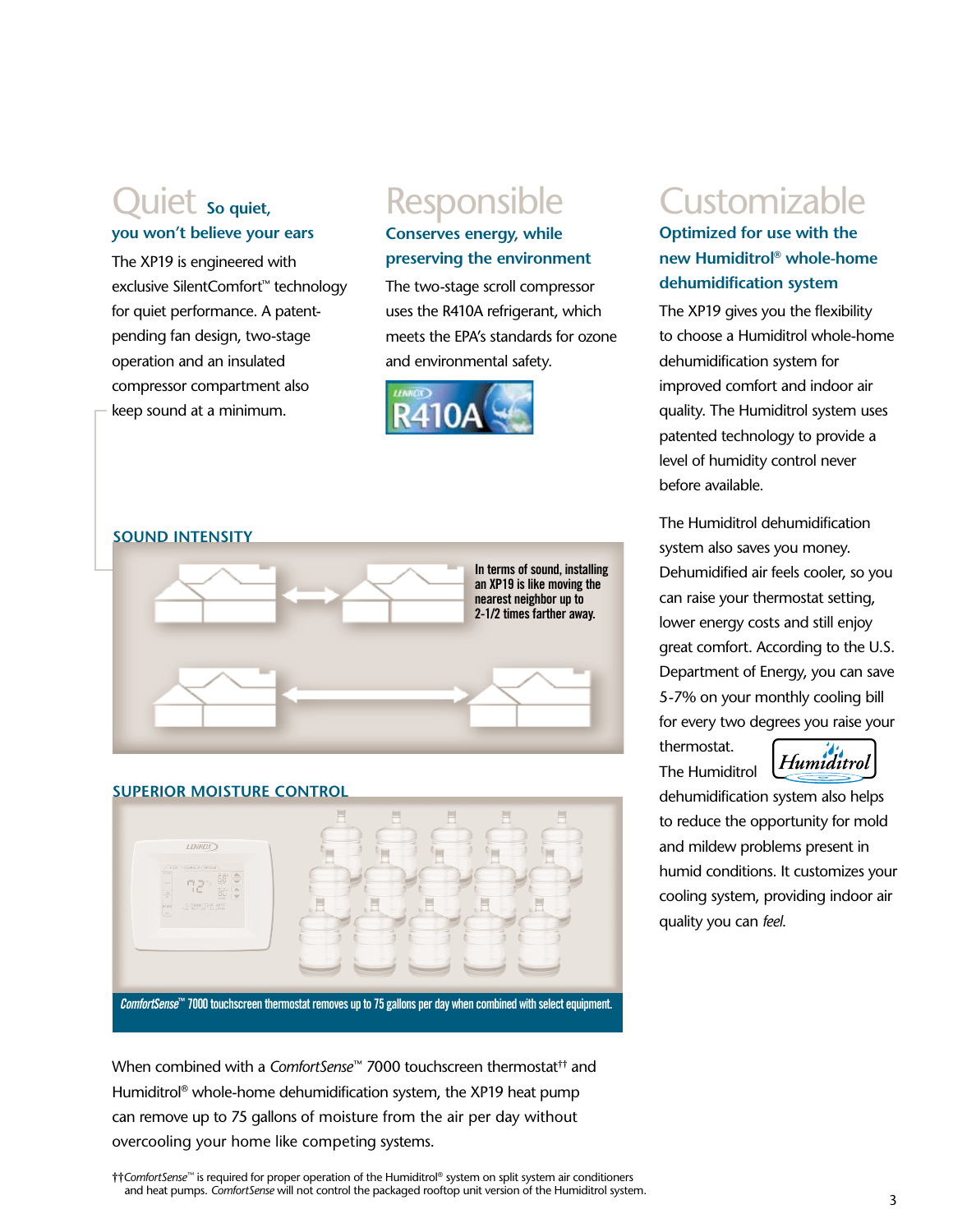

# Reliable **Features the exclusive Lennox™ System Operations Monitor**

Similar to automobile diagnostics, this monitor continually measures system performance, helping technicians solve problems faster and more accurately. It can even send a "Check System" indicator to select thermostats, letting you know

when service is needed. That's the kind of worry-free performance Lennox' promise of quality delivers.



#### **Leading the way in comfort and energy efficiency**



The only HVAC manufacturer ever selected as the U.S. ENERGY STAR® Manufacturing Partner of the Year. Lennox Industries Inc. has been recognized for its outstanding contributions to developing, manufacturing and promoting energy-efficient products; consumer education; and industry outreach efforts. Lennox has

been selected for this award four out of the last six years.

## **Customized Comfort**

#### **The industry's first integrated home comfort solution**

**The XP19 Heat Pump** works with other Lennox products in a system customized for the needs of your home and lifestyle, providing temperature and humidity control and the cleanest, healthiest air possible.

**G71P Variable Capacity Gas Furnace** is the most quiet and efficient heat pump you can buy.†††

**PureAir™ Air Purification System** cleans the air in your home better than any other single system you can buy.

*ComfortSense***™ 7000 Touchscreen Thermostat** offers the flexibility and energy savings of a programmable thermostat while keeping your indoor air quality systems like Humiditrol whole-home dehumidification system and PureAir air purification system performing effectively and efficiently.

**Harmony III™ Zoning System** provides customized, room-to-room comfort.

**Humiditrol® Whole-Home Dehumidification System** offers enhanced moisture control and air quality.

| Dave Lennox Signature® Collection XP19 Specifications |             |                                      |                      |                      |                                      |
|-------------------------------------------------------|-------------|--------------------------------------|----------------------|----------------------|--------------------------------------|
| XP19                                                  |             | 024                                  | 036                  | 048                  | 060                                  |
| <b>SEER</b>                                           |             | Up to 18.50                          | Up to 18.60          | Up to 17.00          | Up to 16.50                          |
| <b>HSPF IV</b>                                        |             | Up to 9.30                           | Up to 9.30           | Up to 9.10           | Up to 8.75                           |
| Sound Rating $-$ dB                                   |             | 69                                   |                      |                      |                                      |
| <b>Dimensions</b>                                     | HxWxD (in.) | $37 \times 35 - 1/2 \times 39 - 1/2$ | 37 x 35-1/2 x 39-1/2 | 47 x 35-1/2 x 39-1/2 | $47 \times 35 - 1/2 \times 39 - 1/2$ |
|                                                       | HxWxD (mm)  | 940 x 902 x 1003                     | 940 x 902 x 1003     | 1194 x 902 x 1003    | 1194 x 902 x 1003                    |

*Note: Due to Lennox' ongoing commitment to quality, all specifications, ratings and dimensions are subject to change without notice.*



†††Based on sound pressure levels during steady-state, high-fire and low-fire operation of Lennox G71P-36B-070 and leading competitive units at mid-point temperature rise and minimum external static pressure when set up per Section 4.5.3 of ARI 260.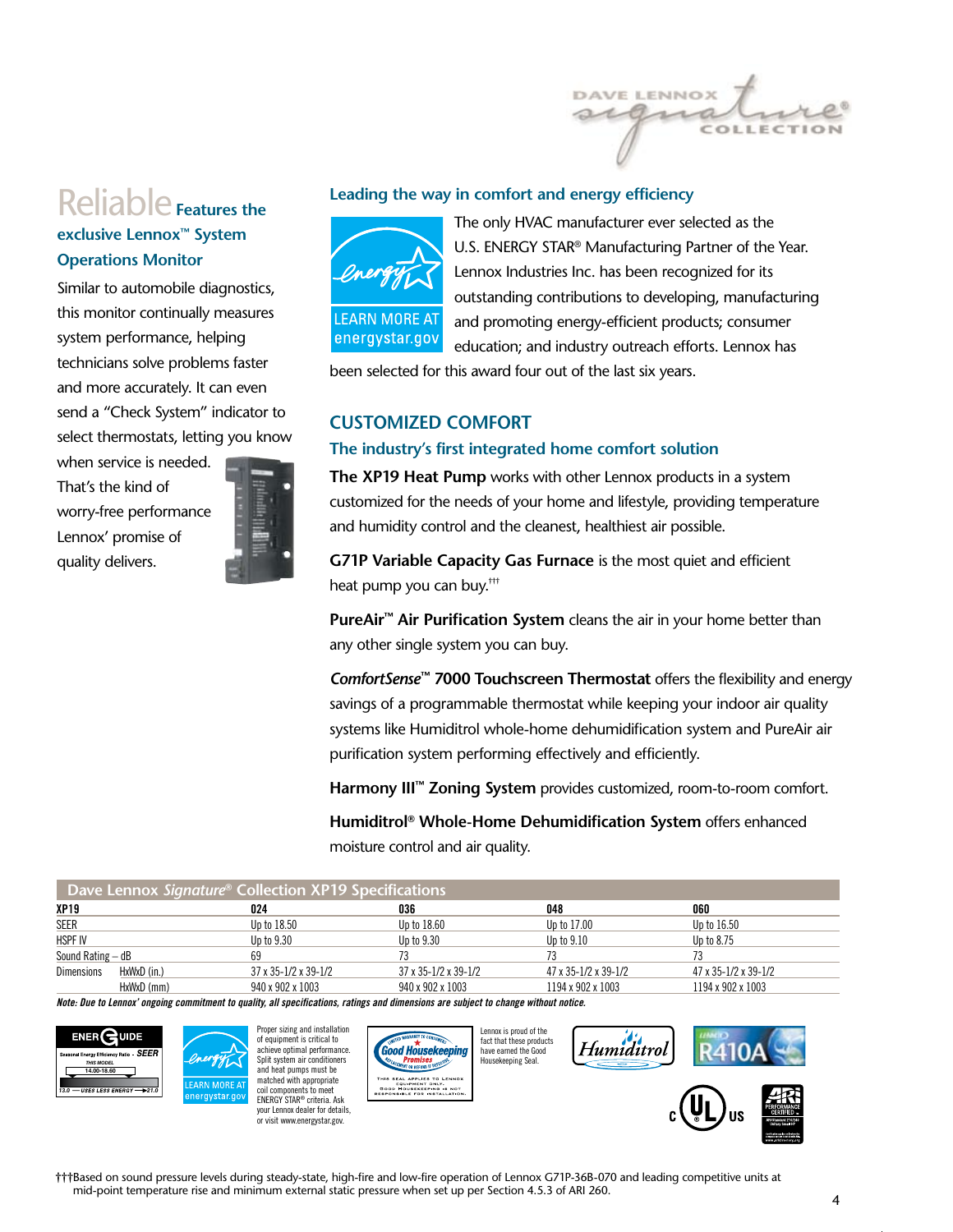

# **outstanding features for exceptional comfort and efficiency**

#### **SilentComfort™ Fan Grille** –

Uses patent-pending, vortex-suppression technology to reduce sound of airflow exiting unit, providing a quieter environment outside your home.

**Factory-Installed Lennox™ System Operations Monitor** –

Continually reviews system performance to allow fast troubleshooting, which assures you of worry-free performance.

### **SilentComfort™ Fan Blade with Variable Speed Direct-Drive Blower** –

Provides ultra-quiet, energy-efficient operation with a patent-pending design.

# **Insulated Compressor Compartment** – Minimizes operating sounds with innovative materials and industry-leading, vibrationisolating mounts.

#### **Two-Stage Scroll Compressor** –

Operates at low stage most of the time for quieter, more efficient performance. Plus, it cools your home using the ozone-responsible R410A refrigerant.

## **High-Efficiency Outdoor Coil** –

Provides exceptional heat transfer and low air resistance for high-efficiency operation that can lower your cooling bills.

## **SmartHinge™ Louvered Coil Protection** –

Allows quick, easy access to interior components from all sides, so the unit can be serviced in minimal time, saving you money.



\*A combination of sound ratings established per ARI's test standard: 270 and efficiency ratings established per ARI's test standard: ANSI/ARI 210/240-2005.

**XP19 Up to 18.60 SEER and 9.30 HSPF**

**The most quiet and efficient heat pump you can buy.\***



## *Quality you can trust.*

*Constructed of heavy-gauge, pre-painted steel and tested in the most extreme environments to ensure maximum durability.*